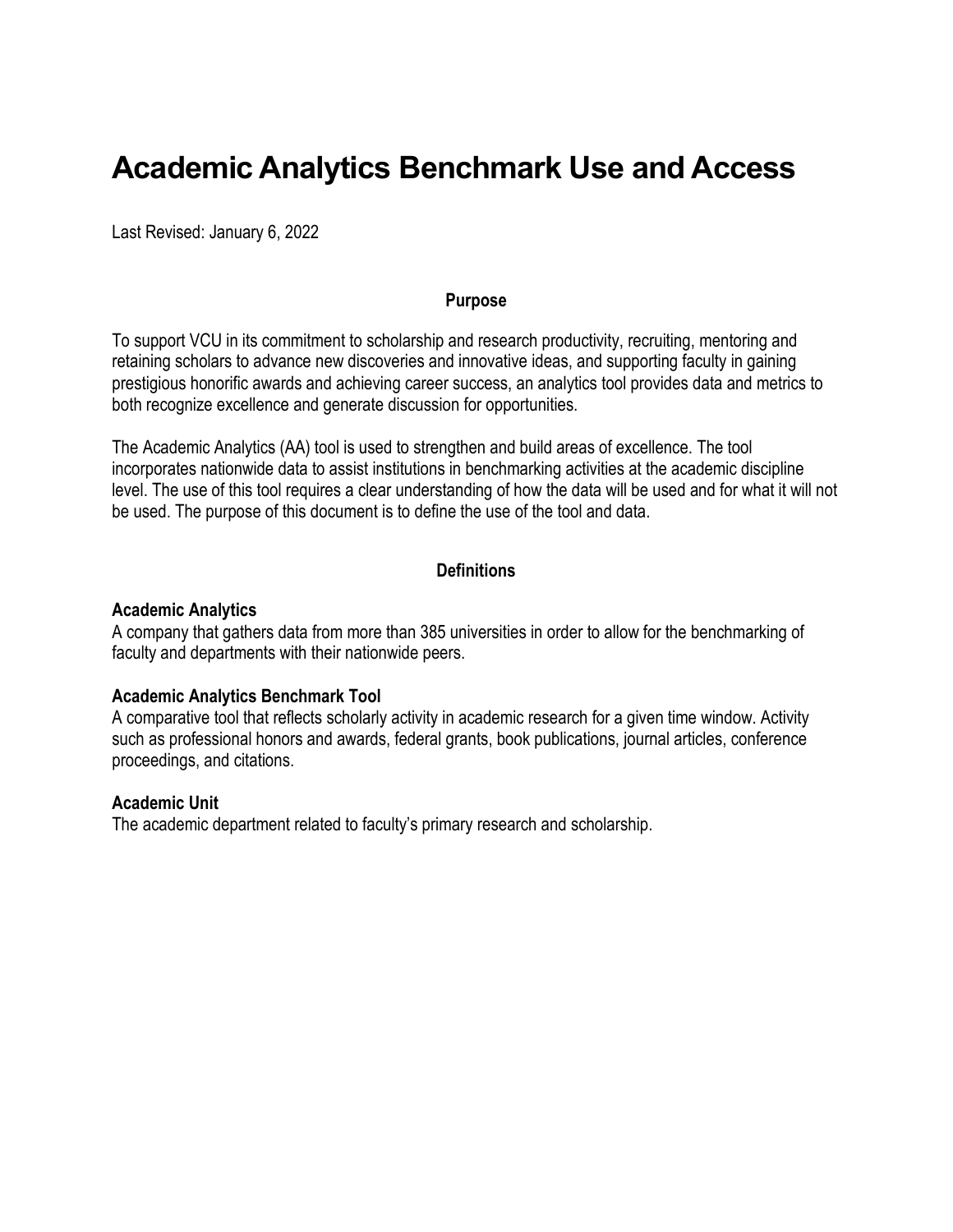## **Rationale**

The reason for this document is to describe and explain the use of Academic Analytics data tool and its intended use by the university and faculty. States who will have access to the tool and how the data will be utilized. It is applicable to all administrators and faculty at VCU.

## **Use of Data**

The use of AA data is bound by the core principle of being informative to build, advance, and recognize areas of excellence within academic disciplines. The data are not intended to compare across disciplines, but rather to compare like disciplines relative to aspirational peers for purposes of enhancing faculty scholarly activity, impact and career success and supporting strategic planning at the unit level.

Examples of appropriate use of AA data include:

- Identify relevant grant opportunities for faculty
- Facilitate collaboration of faculty in similar research themes
- Increase opportunity to national award recipient among our faculty
- Identify potential mentors to support emerging scholars and mid career faculty
- Identify high-performing faculty for proactive retention
- Identify university-wide areas of scholarly excellence
- Identify current and aspirational peers within the discipline

AA data will not be used for:

- Faculty evaluation purposes (i.e. Annual review and/or Promotion and Tenure)
- Faculty determination of continued employment
- Setting salary or merit increases

## **Limitations of Data**

AA data and tool reports research and scholarship impact. The users of the data should understand that impact also embodies teaching, service and engagement; which is not reported in the AA data.

In certain disciplines, there are forms of research and scholarship that are not captured in AA data. The users of the tool and data understand that this is a data limitation.

### **Access Guidelines**

Academic Deans, department chairs, and designated faculty and staff will be granted access to the AA tool as granted by the Office of the Provost.

Prior to granting access the required training from Academic Analytics and all additional VCU onboarding activities should be completed. The additional VCU training and onboarding will be provided by Institutional Research and Decision Support. Successful completion of all training and attestation of the understanding of this policy will be documented. An annual review of permissions will be conducted to ensure an active list of users is maintained.